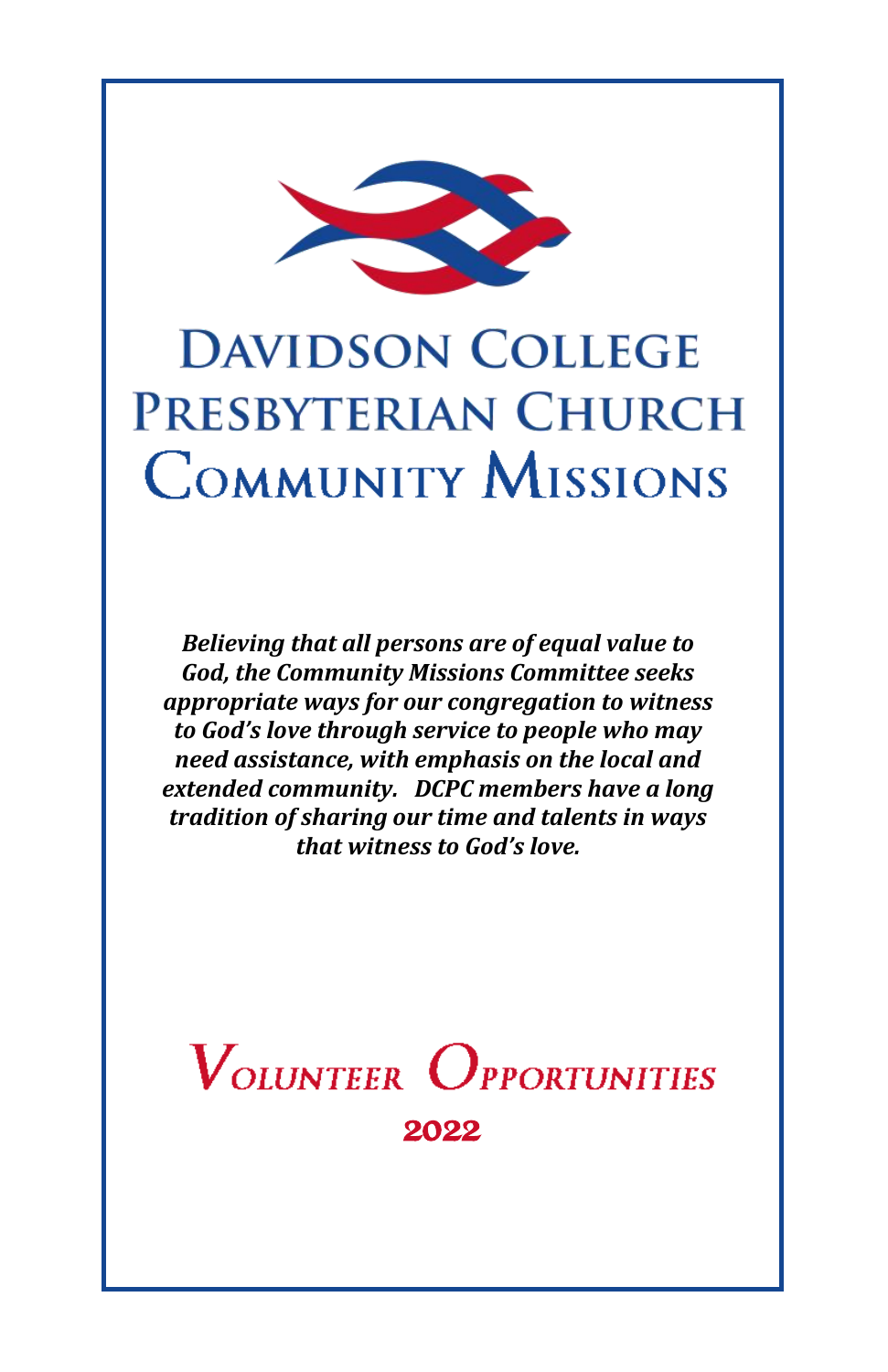# Community Missions at DCPC

The Community Missions Committee has reviewed the process used to allocate benevolence funding. There are five basic areas of focus; 1) Housing, 2) Community, 3) Children, 4) Hunger & 5) Heathcare. The local non-profit agencies we support typically have some connection to our church. Examples include church members who serve or work for a local non-profit, and/or members & church staff who volunteer with an agency. Our community is defined as the towns & neighborhoods where the members of DCPC live, work, and serve, with the focus being on the general Lake Norman Region.

Each agency that receives funding must submit an application each year that is reviewed by the committee to determine their suitability (Agency requests must be submitted to the church office by the end of August). Our ability to fund agency requests is based on the amount of funds established by the Session for local benevolences during their annual budgeting process. In 2022 the local benevolence budget funding 27 mission partners can be broken down in the following way: Housing-39.3%; Community 26%; Children 18.3%; Hunger 10.4%; Healthcare 5.1%

This Volunteer Opportunities booklet lists many of the agencies we support along with a brief description of their ministry and contact information. On the last page of the booklet you'll find the 2022 Community Missions Budget approved by the Session. The Community Missions Committee would like to make sure that everyone at DCPC has the opportunity to be actively serving in our community. Feel free to contact anyone of us if you have questions or suggestions about this important ministry at DCPC.

**Community Missions Committee** 

Chair – Ben Yarborough, bksn@aol.com, 704-650-7851 Staff representative – Rev. Robert Alexander Members – Bill Buchanan, Noni Buchanan, Kristal Courter, Mary Kate Frisbie, Scott Galloway, Charlotte Griffith, Richie King, Rosemary Klein, Christy Kramer, Barrett Kollme, and Margaret Martens.

*We are the body of Christ – worshipping, learning, serving, loving, giving – seeking to realize God's vision for the world.*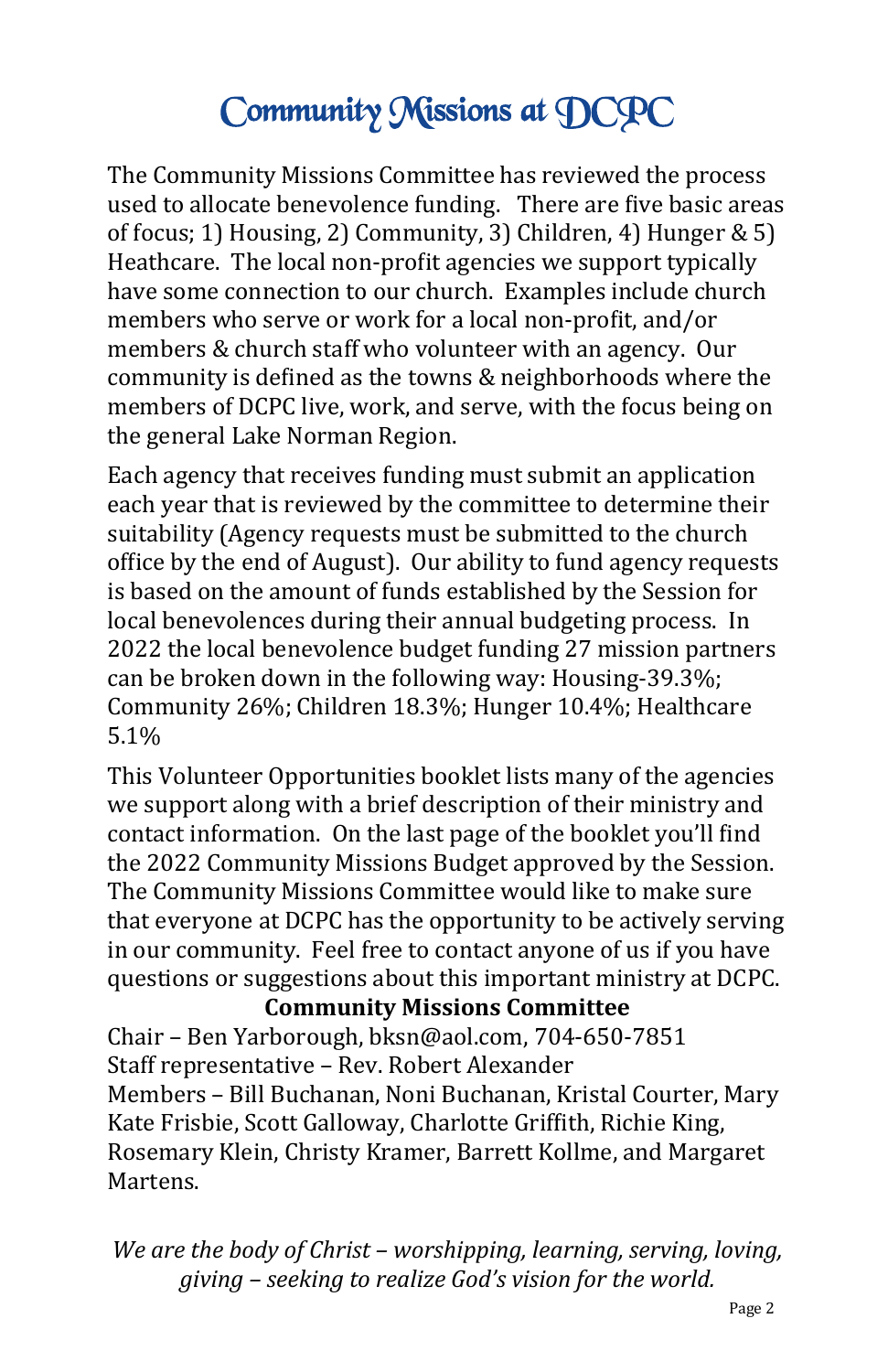# Agencies Addressing Hunger

#### *Angels and Sparrows Soup Kitchen*

**Mission:** Provide food, nourishment and a sense of community for those affected by hunger in Huntersville, Cornelius, Davidson and North Mecklenburg county. **Volunteer Opportunities:** assist with meal preparation; assist with serving meals to guests; assist with Summer Bag Lunch Program **DCPC Contact:** Holly Frisbie, (336) 918-6351; [hyfrisbie@gmail.com](mailto:hyfrisbie@gmail.com) **Agency Contact**: Jessika Tucker, Director, 704-918-

0122; angelsandsparrows@gmail.com

#### **<http://angelsandsparrows.org>**

#### *Feed NC*

**Mission:** Support Feed NC in their effort to meet the food needs of Mooresville residents and members of surrounding communities. Support meal prep and delivery

**Volunteer Opportunities:** cooking, stocking shelves, preparing for grocery distribution

**DCPC Contact**: Alice Sudduth, (704) 609-0772; [alicesudduth@gmail.com](mailto:alicesudduth@gmail.com)

**Agency Contact:** Bonnie Battalia, (704) 660-9010; [bbattalia@feednc.org](mailto:bbattalia@feednc.org)

#### **<https://www.feednc.org/>**

# *Loaves and Fishes*

**Mission:** Provide, in partnership with Ada Jenkins, a non-profit emergency food program, with a 7-day supply of nutritious groceries and personal hygiene items to families and individuals in crisis**.** 

**Volunteer Opportunities:** In the pantry (stock, cleaning, filling orders, unloading truck). Other: Spanish interpreters, fundraising, special events, and office help. **DCPC Contact:** Richie King (704) 892-1385;

[riking@davidson.edu](mailto:riking@davidson.edu)

**Agency Contact:** Heidi Acker, 704-995-1705; [heidi.acker@adajenkins.org](mailto:heidi.acker@adajenkins.org)

**<http://www.loavesandfishes.org>**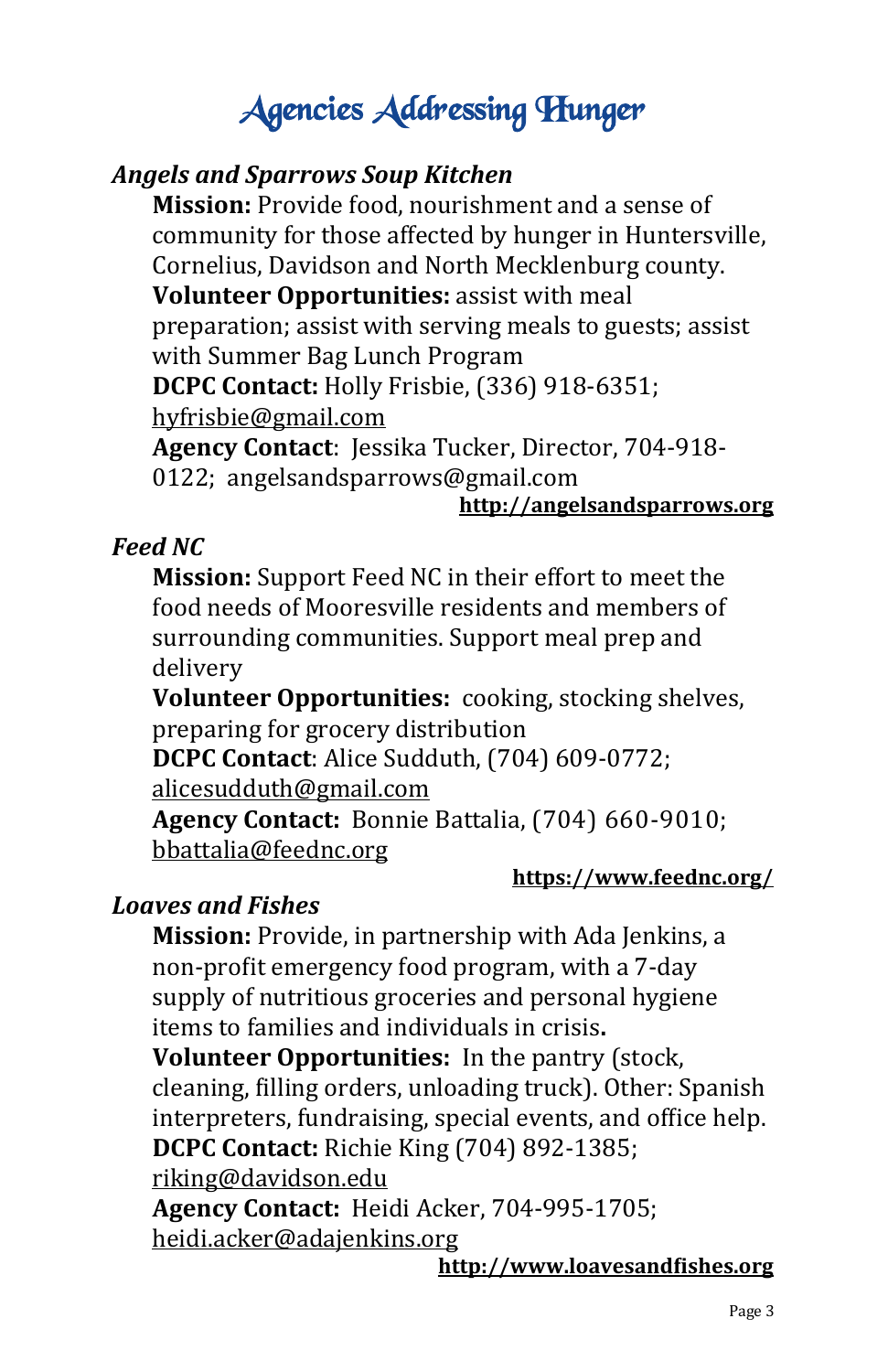# *Loaves and Fishes Non-perishable Food Campaign*

**Mission:** Provide non-perishable food items on a weekly basis to Loaves and Fishes for distribution to those who are unable to buy what their family needs. The food is delivered to Loaves and Fishes in Davidson. **Volunteer Opportunities:** bring non-perishable food and household supplies to fill the baskets on Sunday morning or throughout the week; deliver the collected food to Ada Jenkins on Monday.

**DCPC Contact:** Andy Beard, 704 453-3378; [andyhbeard@gmail.com](mailto:andyhbeard@gmail.com)

#### *Ten Cents a Meal*

**Mission:** Provide money through our Presbytery (Charlotte) to various food pantries in the area (e.g. Loaves and Fishes, Second Harvest, etc) by giving 10 cents per person or per family for each meal in a month. The money is collected on the first Sunday of each month in baskets at the church entrances.

**Volunteer Opportunities:** donate to the program or set out and collect the baskets.

**DCPC Contact:** Bill & Noni Buchanan, (980) 483-1823; [nonib1946@gmail.com](mailto:nonib1946@gmail.com)

#### **[https://www.presbyofcharlotte.org/ministry](https://www.presbyofcharlotte.org/ministry-teams/tcam/)[teams/tcam/](https://www.presbyofcharlotte.org/ministry-teams/tcam/)**

#### *Traditional Christmas Pageant Food Donation*

**Mission:** Provide an offering of food, donated from DCPC families during the Christmas Pageant, to needy families through Loaves and Fishes.

**Volunteer Opportunities:** bring food to the service**.**  *After the service:* help sort the food into categories and deliver the food to Ada Jenkins food pantry. **DCPC Contact:** Richie King (704) 892-1385; [riking@davidson.edu](mailto:riking@davidson.edu)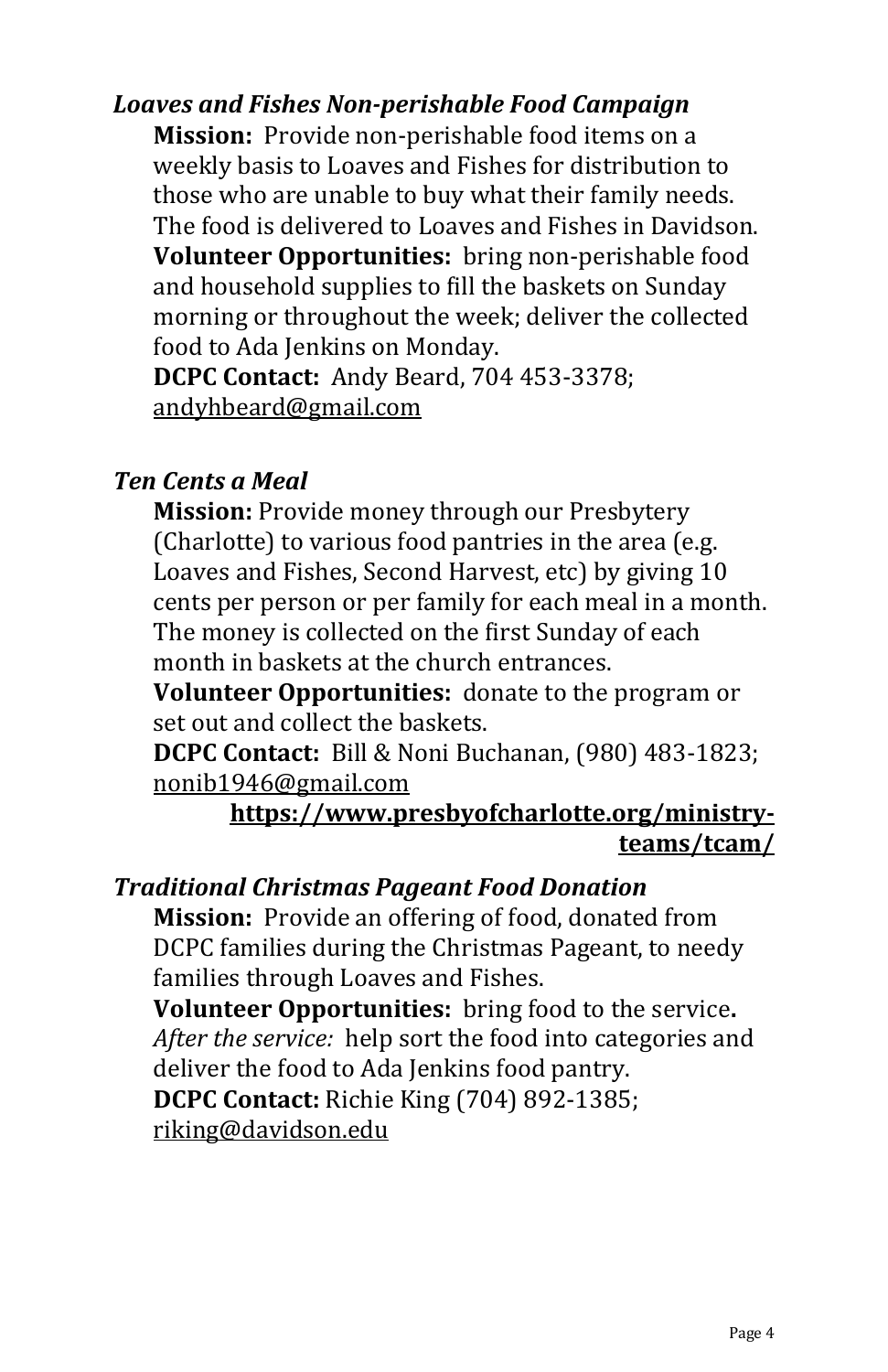# Agencies Addressing Housing

# *Charlotte Family Housing*

**Mission:** empowers working families experiencing homelessness to achieve long-term self-sufficiency through shelter, housing, supportive services, and advocacy.

**Volunteer Opportunities:** providing meals for families being housed in their shelter and serving as a "home monitor" for the guests.

**DCPC Contact:** Robert Alexander, 704 892-5641; ralexander@dcpc.org

**Agency Contact:** 704 335-5488;

intake@charlottefamilyhousing.org

# **<http://www.charlottefamilyhousing.org>**

#### *Crisis Assistance Ministry*

**Mission:** assess each family's needs and identify the package of aid that will best address those issues and help clients attain financial stability. Located at the Ada Jenkins Center and in Charlotte.

**Volunteer Opportunities:** Interview clients (training required), sort clothing, work in the store (which gives away the clothing and household items), and in the office. **DCPC Contact:** Robert Alexander, 704 892-5641; ralexander@dcpc.org

**Agency Contact:** 704-371-3001;

intake@charlottefamilyhousing.org

#### **<http://www.crisisassistance.org>**

Keep watch over yourselves and all the flock of which the Holy Spirit has made you overseers. Be shepherds of the church of God, which he bought with his own blood. Acts 20:28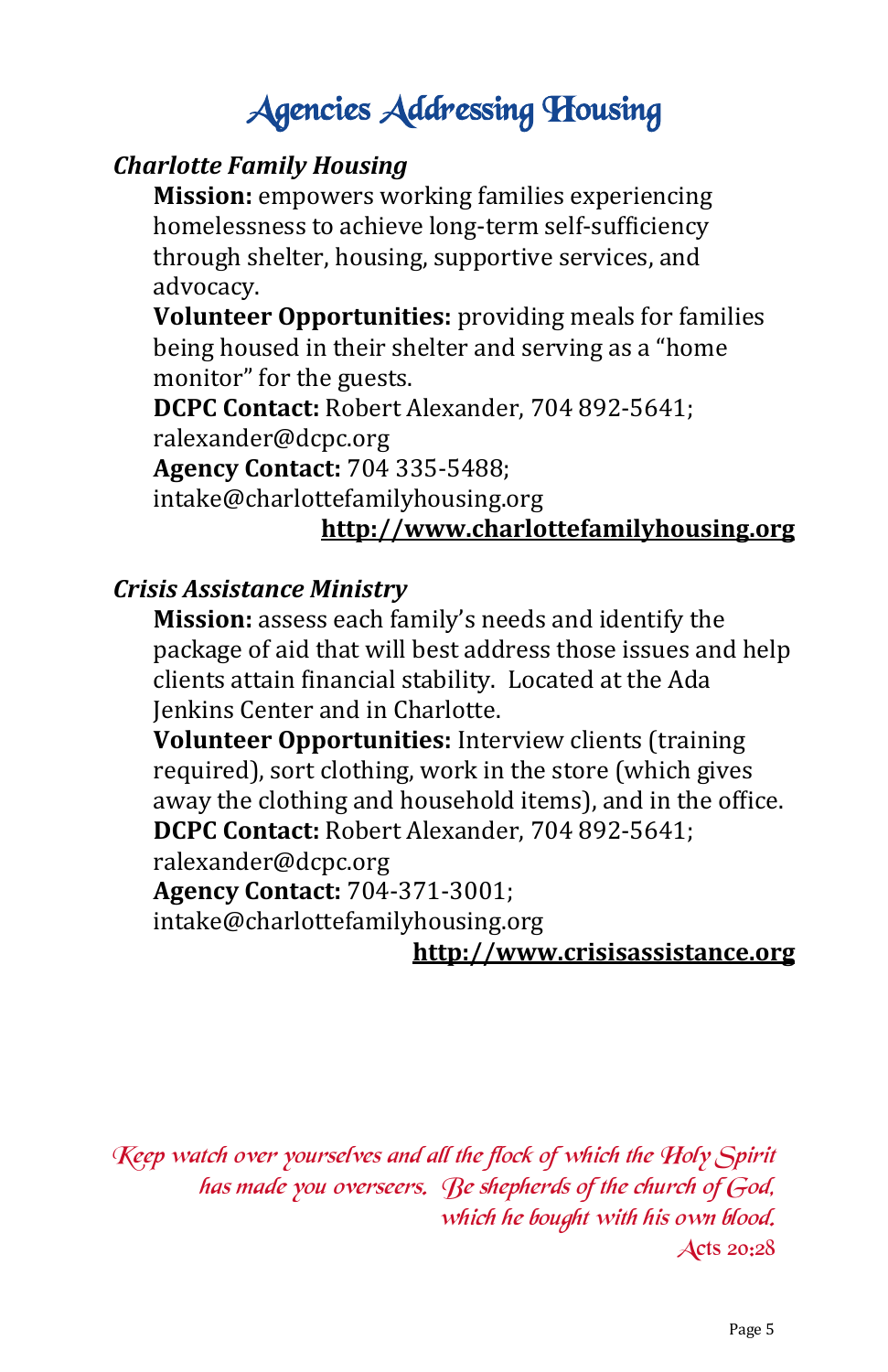# *Habitat for Humanity House*

**Mission:** Eliminate substandard housing in our community and make adequate housing a matter of conscience and action. (DCPC has built 10 houses to date, and is working on interfaith projects with other local churches.)

**Volunteer Opportunities:** join a committee, work on houses at any skill level, prepare snacks and lunches for weekday or Saturday crews, work in ReStore and on Saturday job site crews. There is something everyone can do.

**DCPC Contact for House:** Christy Kramer, (502) 759- 7950; [csknamaste@gmail.com](mailto:csknamaste@gmail.com) **Agency Contact**: Zach Surber, 612-425-8252;

zsurber@habitatcltregion.org

# **<https://www.habitatcltregion.org/>**

# *Hope House Foundation of Huntersville*

**Mission:** The Hope House Foundation provides transitional housing and supportive services to women and children who are experiencing homelessness in Lake Norman area in order for them to procure long-term housing and self-sufficiency.

**Volunteer Opportunities:** A wide range of volunteer opportunities are available. Skills needed include: Administrative Support, Customer Service, Painting, Family Therapy, Community Outreach and Music Arts. **DCPC Contact:** Kristal Courter, (302) 530-2525 ; kristalcourter@gmail.com

**Agency Contact**: Debbie O'Handley, 704-992-1902; dohandley@hopehousefoundation.org

#### **https://hopehousefoundation.org/**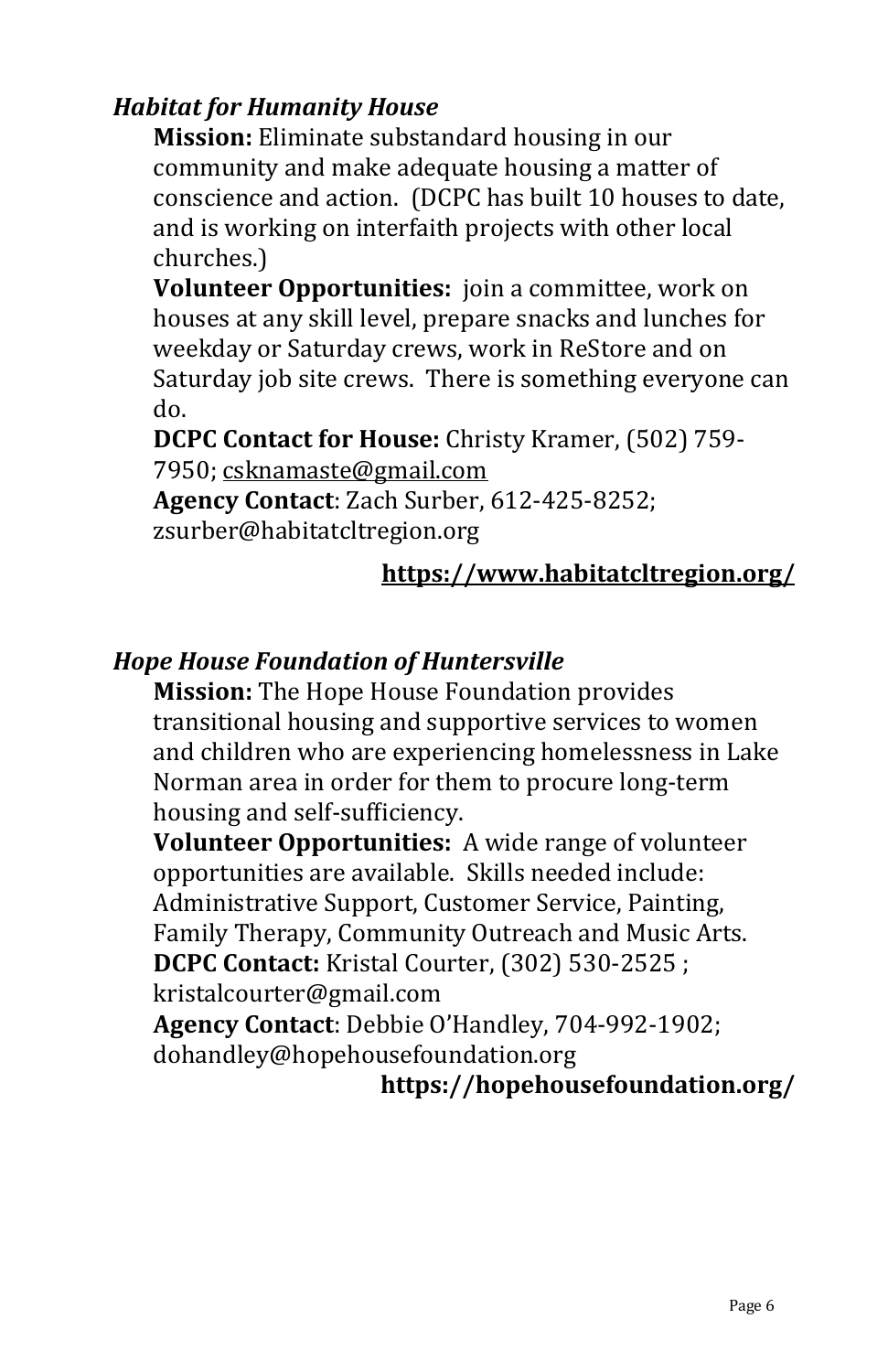# *Davidson Housing Coalition*

**Mission:** Work with our greater community to preserve and create affordable housing options and to prepare families and individuals for financial stability and homeownership.

**Volunteer Opportunities:** *Through the Homebuyer Education & Financial Literacy Program:* maintain client records and assist Counselors with monthly homebuyer workshops. *Share Network Job Search Program:* assist with clerical and client duties. *Special Events*: participate in Holidays for Hope & Housing, Town Day, Christmas in Davidson. *In the office*: grant writing, Spanish translation, web design and maintenance. **DCPC Contact:** Margaret Martens, (704) 658-8730; [margaretmartens@gmail.com](mailto:margaretmartens@gmail.com) **Agency Contact**: Gerald Wright, 704-892-4486;

Gerald@davidsonhousing.org

#### **<http://davidsonhousing.org>**

#### *Hammers Program*

**Mission:** Provide emergency repair services to those low income Davidson residents with special needs, such as the elderly, disabled, or single parent household. **Volunteer Opportunities:** maintain data base, perform pre- and post-evaluations of HAMMERS Homeowners, and make actual home repairs. Participate in the Souper Bowl restaurant soup contest. Grant writing, Spanish translation, web design and maintenance. **DCPC Contact:** Margaret Martens, (704) 658-8730;

[margaretmartens@gmail.com](mailto:margaretmartens@gmail.com)

**Agency Contact**: Gerald Wright, 704-892-4486; Gerald@davidsonhousing.org

**<http://davidsonhousing.org/programs/hammers/>**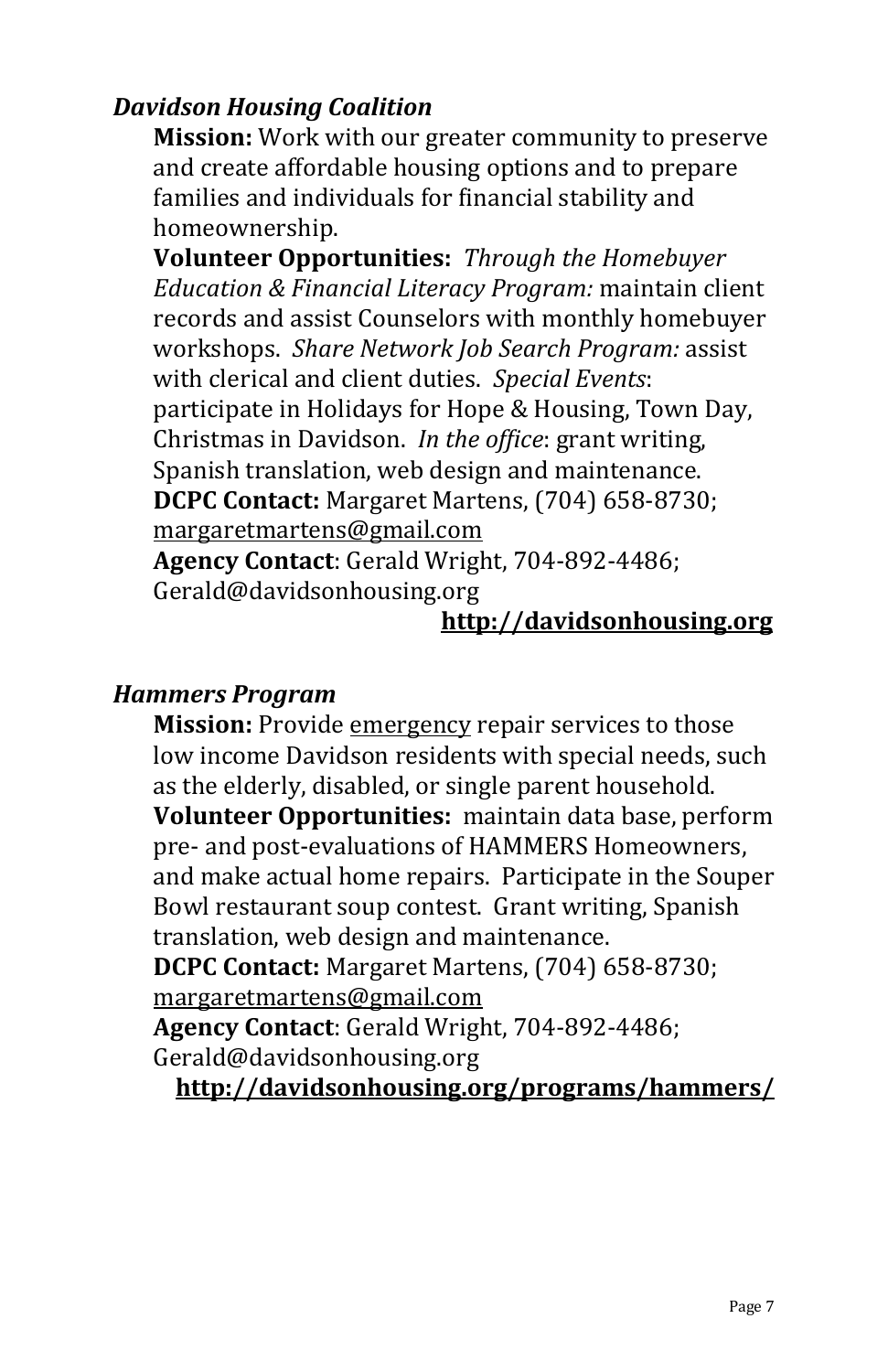### *Room in the Inn*

**Mission:** Provide shelter to 12 homeless guest in the DCPC Congregation House on Friday nights, December through March. Davidson College students run the program, except when they are on breaks, at which point DCPC members take over (usually 7 sessions). **Volunteer Opportunities (for DCPC members when college students are away):** Fridays: transport guests, set up beds, dinner, spend the night. Saturdays: provide breakfast, take down beds, transport guests. During the week: launder linens to be returned by Thursday. The college students run their own program.

**DCPC Contact:** Richie King, 704-892-1385;

riking@davidson.edu, Jane Campbell, 704-897-8915; usnpao@gmail.com

#### **[http://www.urbanministrycenter.org/essential](http://www.urbanministrycenter.org/essential-services/room-in-the-inn/)[services/room](http://www.urbanministrycenter.org/essential-services/room-in-the-inn/)-in-the-inn/**

# *Roof Above*

**Mission:** Roof Above is an inter-faith organization serving the needs of the poor and homeless with love, compassion and tangible help by providing: basic services, such as food and shelter, and services that encourage movement to independence. Volunteer with the substance abuse recovery services through the SABER program.

**Volunteer Opportunities:** too numerous to list. See the Volunteer section of their web site:

urbanministrycenter.org. All opportunities are in Charlotte.

**DCPC Contact:** Richie King, 704-892-1385, riking@davidson.edu

**Agency Contact:** Krista Casey, Volunteer Coordinator**,**  [volunteer@roofabove.org](mailto:volunteer@roofabove.org)

#### **<https://www.roofabove.org/>**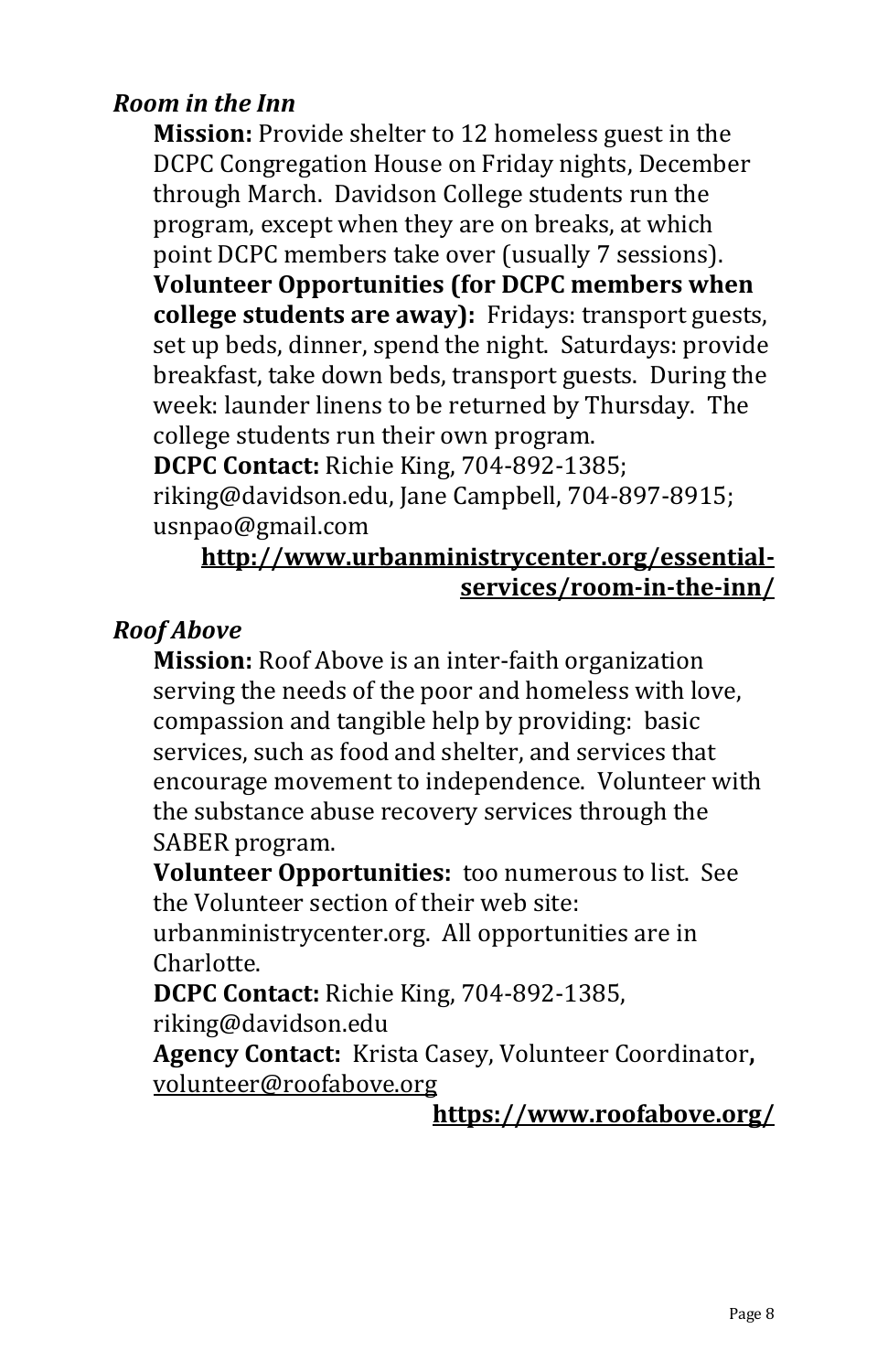# Agencies Addressing Healthcare

#### *DCPC Red Cross Blood Drive*

**Mission:** Sponsor drives in February, June and October that provide life-saving blood from church and community members, Davidson college students and walk-in-donors. **Volunteer Opportunities**: schedule appointments, register donors, serve refreshments, setup or tear down the room, provide public relations, and bring food. **DCPC Contact**: Bill Clark, 704-453-7799; [clarkcrew34@roadrunner.com](mailto:clarkcrew34@roadrunner.com) **Agency Contact:** Katherine Harrigan**,**  [katherine.harrigan@redcross.org](mailto:katherine.harrigan@redcross.org)

# **<http://www.redcross.org/nc/charlotte>**

#### *Hospice – Levine & Dickson House*

**Mission:** Relieve suffering and improve the quality and dignity of life through compassionate hospice and palliative care to anyone in need; and, to provide the Grief Care Program.

**Volunteer Opportunities:** help families with everyday tasks, such as simple household repairs and errands. *At the facility:* mow grass, deliver flowers, assist in office, help organize the yearly Regatta & Party, and provide meals when DCPC is involved. (Volunteers are trained to prepare them for their roles.)

**DCPC Contact:** Cara Devine, 704-421-1417;

[carryon10@roadrunner.com](mailto:carryon10@roadrunner.com)

**Agency Contact:** Lindsey Alger**,** algerl@hpccr.org **[http://www.hpccr.org/location](http://www.hpccr.org/location-info/levine-dickson-hospice-house-huntersville)-info/levine-dicksonhospice-house-[huntersville](http://www.hpccr.org/location-info/levine-dickson-hospice-house-huntersville)**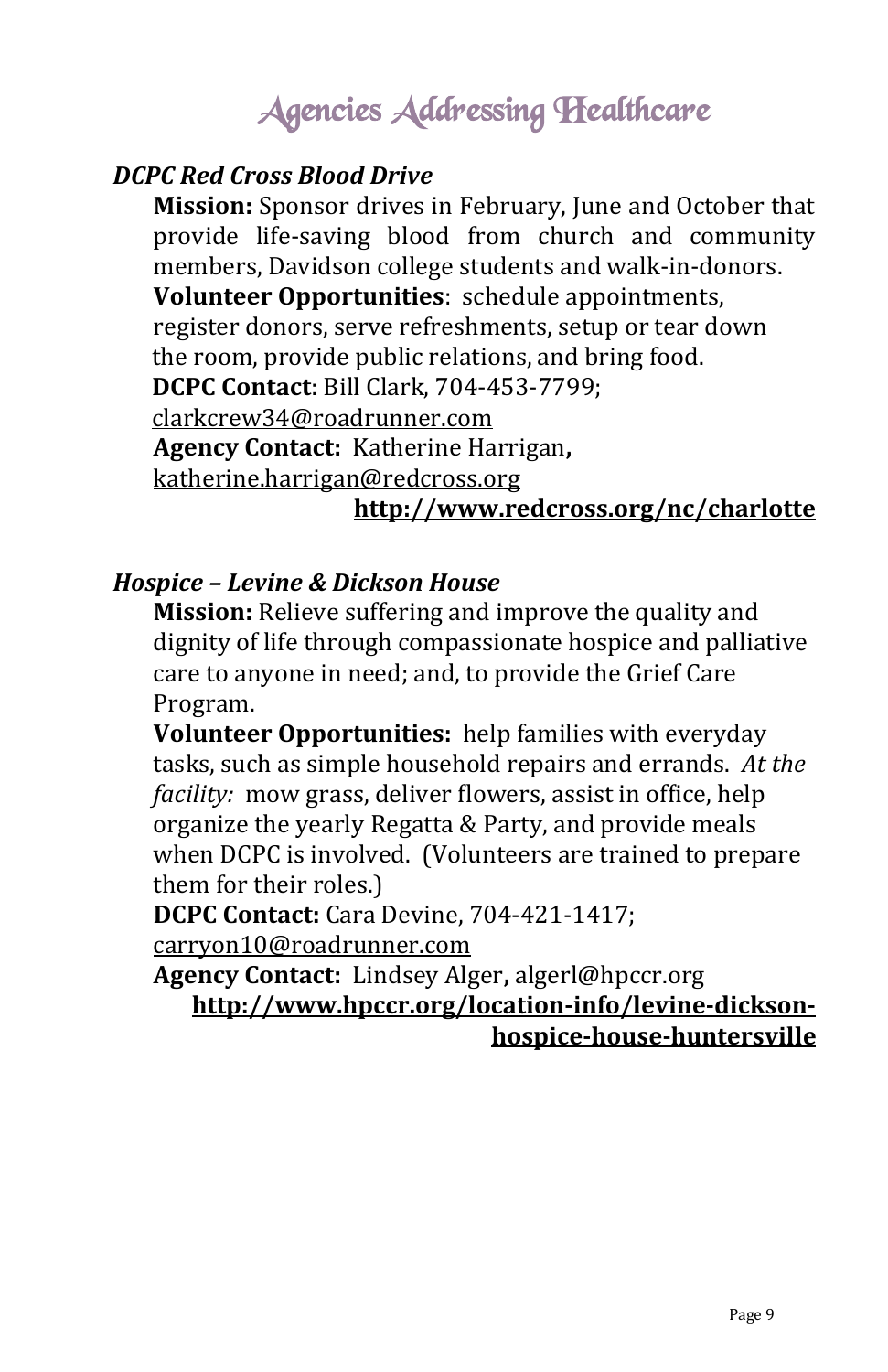# *Serenity House*

**Mission:** A comfort care home provides shelter and family care when a hospice family is unable to provide that care for whatever reason. The "gap" is between what hospice offers and what families can provide.

Serenity House is about the dignity of life and a peaceful ending to a precious journey. Our residents will have a prognosis of three months or less and desire a natural end to life. Professional services are provided by a hospice program chosen by the patient, family, and physician. Around the clock family type care is provided free of charge by volunteers from the community who become the surrogate family.

**Volunteer Opportunities:** Resident Care, Fundraising, Bereavement, Public Relations, Office/Clerical, Housekeeping, House Maintenance and Other Interests **DCPC Contact:** Trish Jones, 704-500-6461; [patriciawjones92@gmail.com](mailto:patriciawjones92@gmail.com)

**Agency Contact:** Volunteer Coordinator, 704-664-2004; [mooresville@carolinacomfortcoalition.org](mailto:mooresville@carolinacomfortcoalition.org)

#### **<https://carolinacomfortcoalition.org/>**

#### *Safe Alliance*

**Mission:** The mission of Safe Alliance is to provide hope and healing to those impacted by domestic violence and sexual assault. Our LKN Office offers the 24/7 Greater Charlotte Hope Line (9801-771-4673); safety planning services; hospital accompaniment; case management; systems advocacy; and support groups. We connect victims to our court advocates who guide victims through the legal system, and to our domestic violence shelter, which provides sanctuary to those in life-threatening situations. In addition, the LKN Office has trained clinicians available to help individuals and families dealing with trauma related to domestic violence, sexual assault, and child abuse.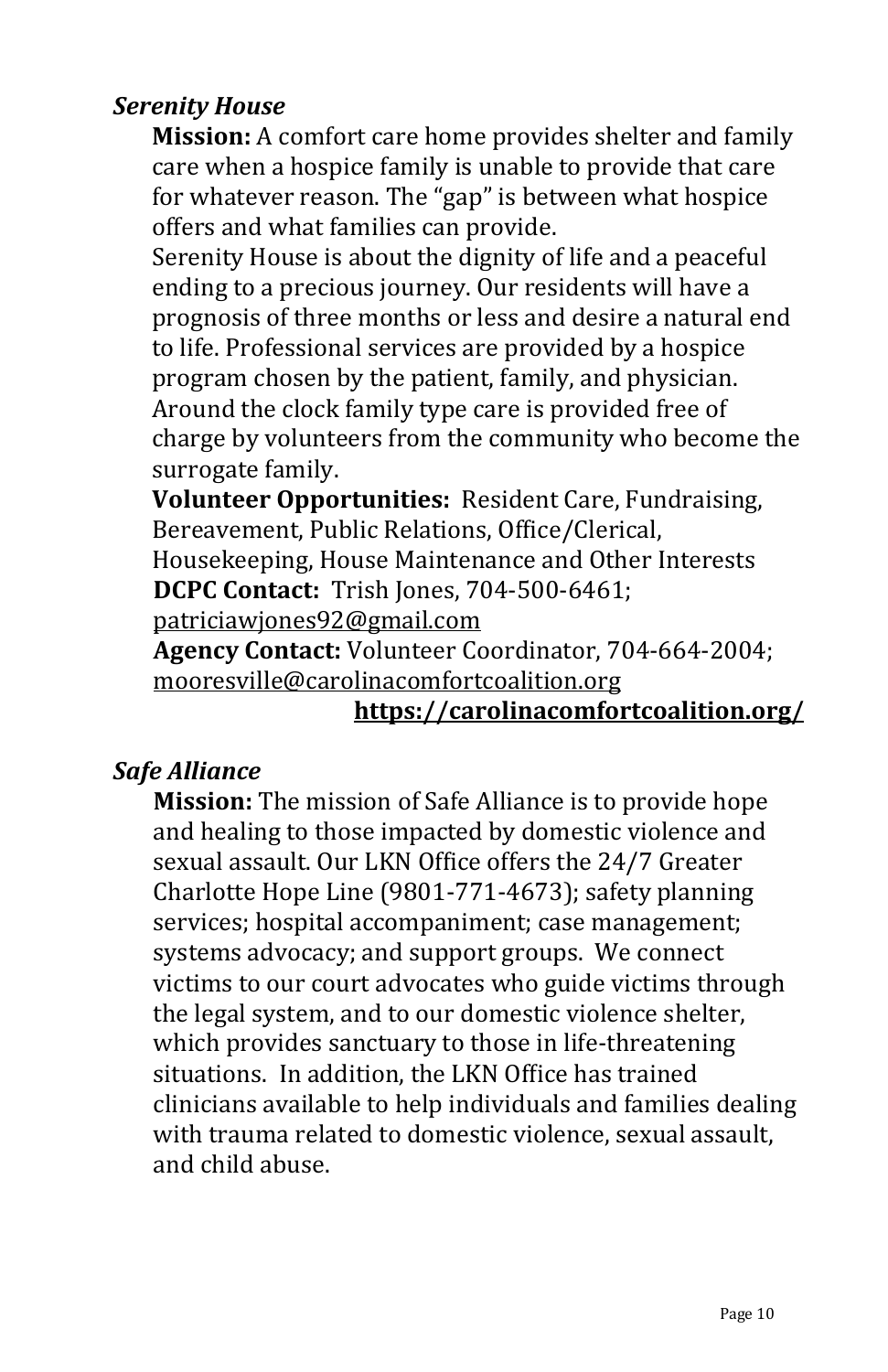**Volunteer Opportunities:** Visit [http://](http://www.safealliance.org/get-involved/volunteer-opportunities/) [www.safealliance.org/get](http://www.safealliance.org/get-involved/volunteer-opportunities/)-involved/volunteer[opportunities/](http://www.safealliance.org/get-involved/volunteer-opportunities/) for a full listing of volunteer opportunities, with periodic updates during the pandemic. **DCPC Contact:** Robert Alexander, 704 892-5641; ralexander@dcpc.org **Agency Contact:** Jo Boyd, [jourdan.boyd@safealliance.org](mailto:jourdan.boyd@safealliance.org)

**<http://www.safealliance.org>**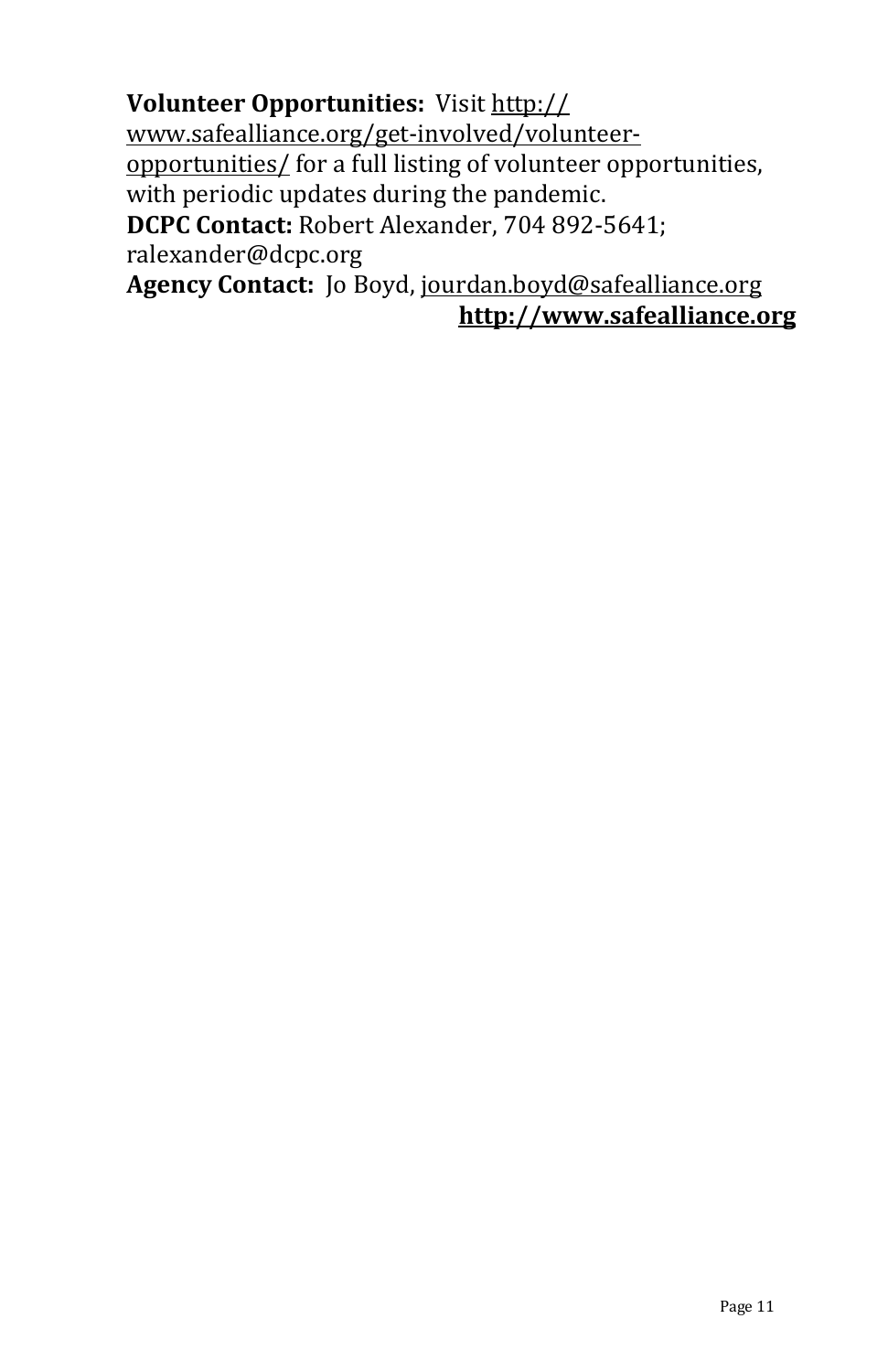# Agencies Addressing Children's Needs

#### *Amigos de Cristo*

**Mission:** Support the Latino community, by enriching the educational experience of their children.

**Volunteer Opportunities:** tutoring.

**DCPC Contact:** Rosemary Klein, 704-892-8306; klein924@earthlink.net

#### *Children's Hope Alliance*

**Mission**: Serve North Carolina's Children and Families now; making a difference for the future.

**Volunteer Opportunities**: provide dinner, crafts, childcare for younger siblings and entertainment for the monthly "Big Group" meetings. Collect labels according to the labelsforeducation.com program and assist in clerical tasks.

**DCPC Contact:** Richie King, 704 892-1385; riking@davidson.edu

### **<https://www.childrenshopealliance.org/>**

#### *Camp Experience*

**Mission:** Provide a camp experience to 6-10 youngsters at Blythe Elementary School who, otherwise, would not be able to participate.

**Volunteer Opportunities:** help transport campers to and from camp.

**DCPC Contact:** Charlotte Griffith, 704 579-9547; [chargriff62@gmail.com](mailto:chargriff62@gmail.com)

#### **<http://www.campgrier.org>**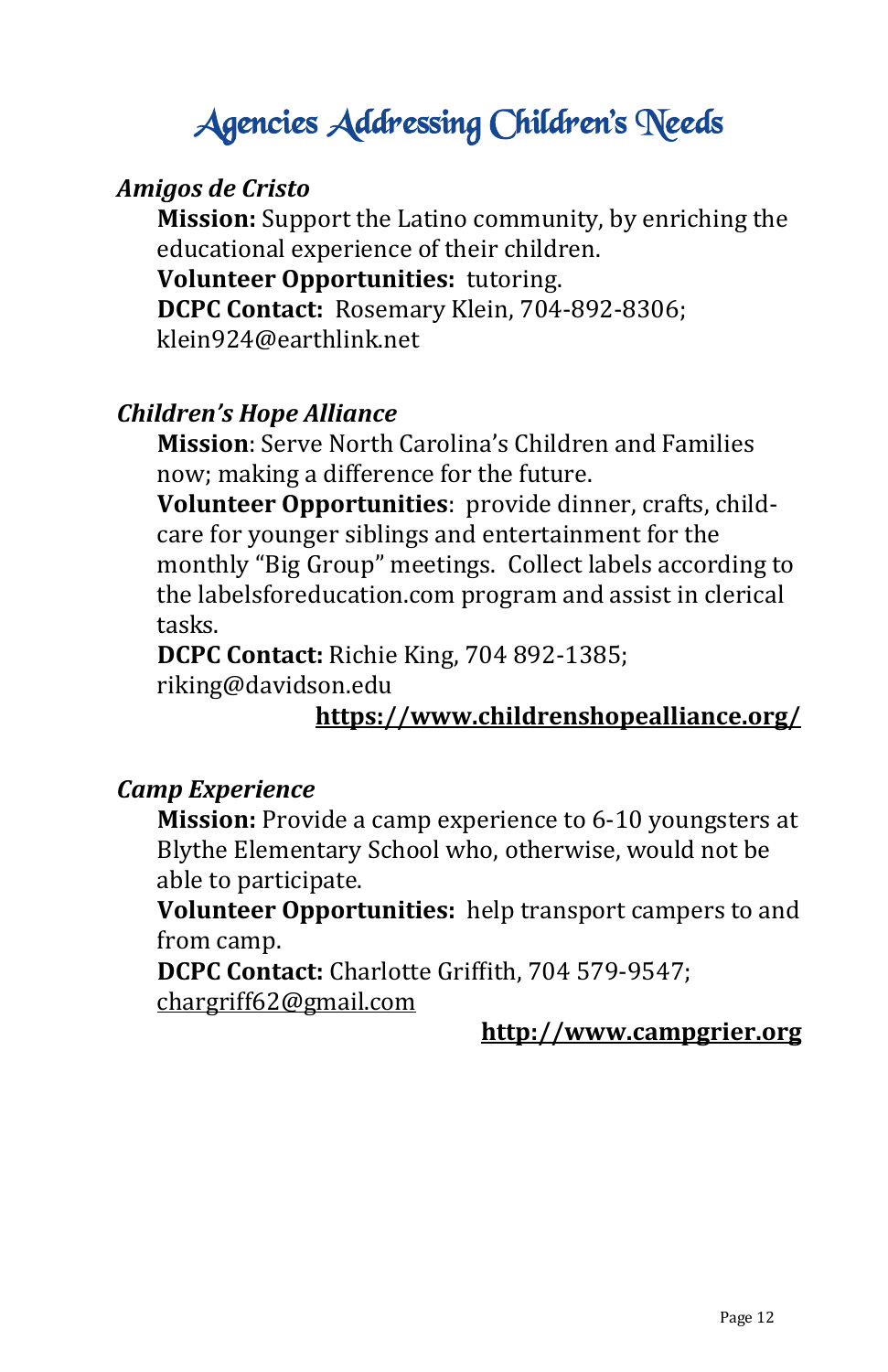# *Caterpillar Ministries*

**Mission:** Caterpillar Ministries was launched in 2007 by Anne Crawford. The ministry serves approximately 225 children and adults in the Huntington Green Mobile Home Park in Huntersville, NC. Staff members and volunteer teams model Jesus' love by providing educational, spiritual and mentoring programs for the neighbors. The services provided are made possible through donations from churches, individuals and corporate partners.

**Volunteer Opportunities**: Volunteers are needed to provide educational, spiritual and mentoring programs for neighbors in Huntington Green.

**DCPC Contact**: Catherine Bragg, (704) 617-9905; catherinebragg68@gmail.com

**Agency Contact:** Sarah Fortner; (704) 464-1034 sarah@caterpillarministries.org

*[http://www.caterpillarministries.org/contact](http://www.caterpillarministries.org/contact-us/)-us/*

#### *Davidson Cornelius Child Development Center*

**Mission:** Provide quality child-care for children of working parents regardless of their ability to pay. **Volunteer Opportunities**: state regulations do not allow for volunteers to supervise children, but there are projects involving physical plant and fund raising. **DCPC Contact**: Lynda Stark, 704-896-0011; robandlynda@msn.com

**Agency Contact:** Jason Jordan, Director of Center Operations, jason@dc-childcare.org; 336-596-9538 **[http://www.dc](http://www.dc-childcare.org)-childcare.org**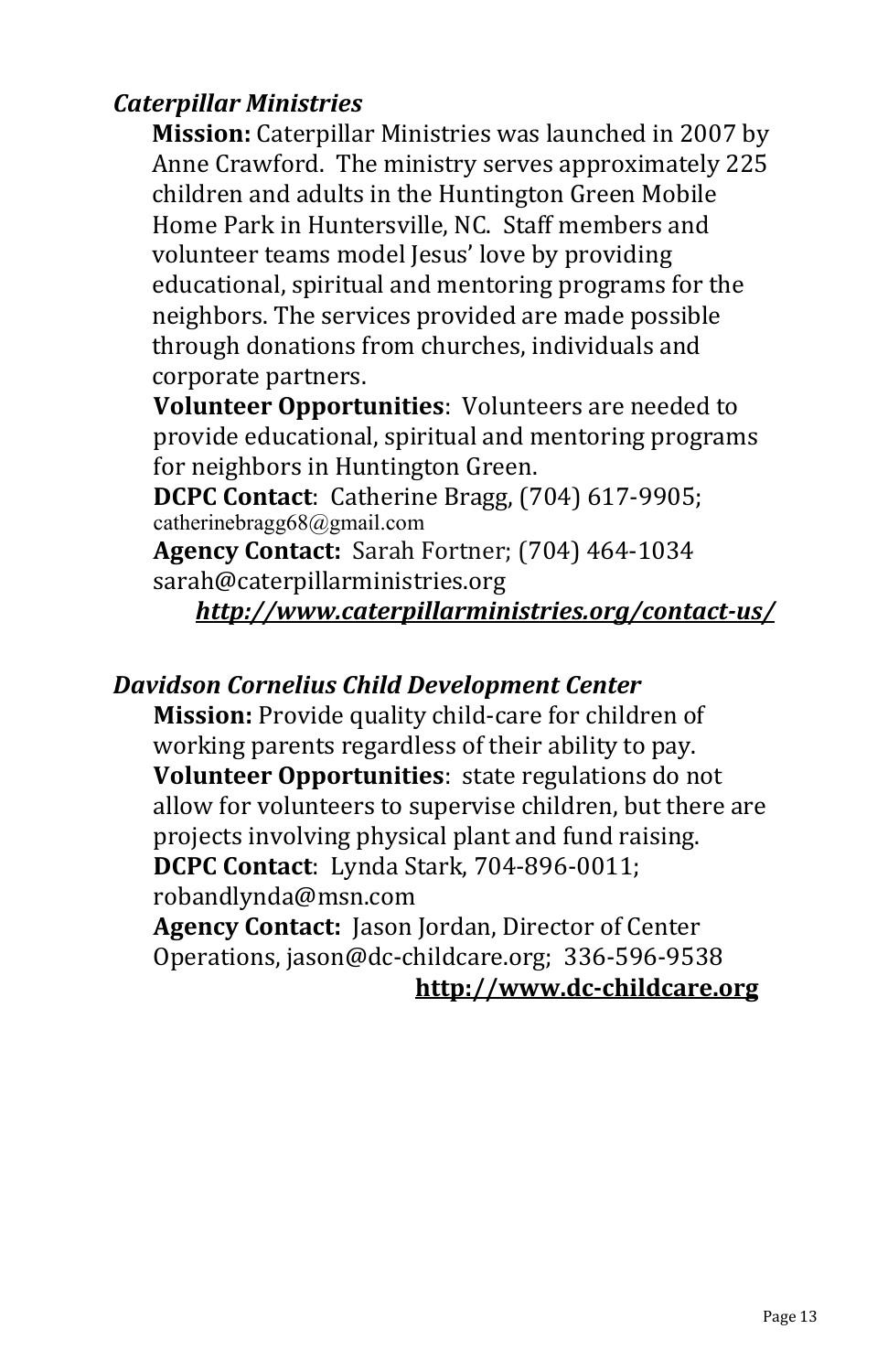# *La Escuelita San Alban*

**Mission:** LA ESCUELITA, or "little school," is a bilingual, science based preschool. Our Spanish-English program blends language-minority and language-majority children. Preschool is a great time for language learning as it coincides with children's natural critical period for language development. Language is not "taught" at our school. Instead, both Spanish and English are used seamlessly in the authentic context of the child's everyday conversation and through play, art and literacy.

**DCPC Contact**: Kristen Clark, 704 453-3581; [kclark@dcpc.org](mailto:kclark@dcpc.org)

**Agency Contact:** Pat Shaw, 704-896-0471 ext. 144; [shaw723164@bellsouth.net](mailto:shaw723164@bellsouth.net)

#### **<http://www.escuelitasanalban.org>**

#### *LEARN Works*

**Mission:** To provide struggling children from local low income families the tools for academic success, personal development, and a safe and positive after school environment at the Ada Jenkins Center

**Volunteer Opportunities:** provide snacks, serve as a tutor or mentor, plan and teach an enrichment class or activity, serve as a fill-in tutor or as a Friday afternoon helper, assist with clerical work and other office tasks. **DCPC Contact:** Jane Holland, 704-892-6641, jwh6769@aol.com



# *Ada Jenkins Center*

**Mission**: To empower our community to break the cycle of poverty through the integration of health, education, and human services. The Center either offers or hosts approximately 20 different programs and services. These include: LEARN Works elementary and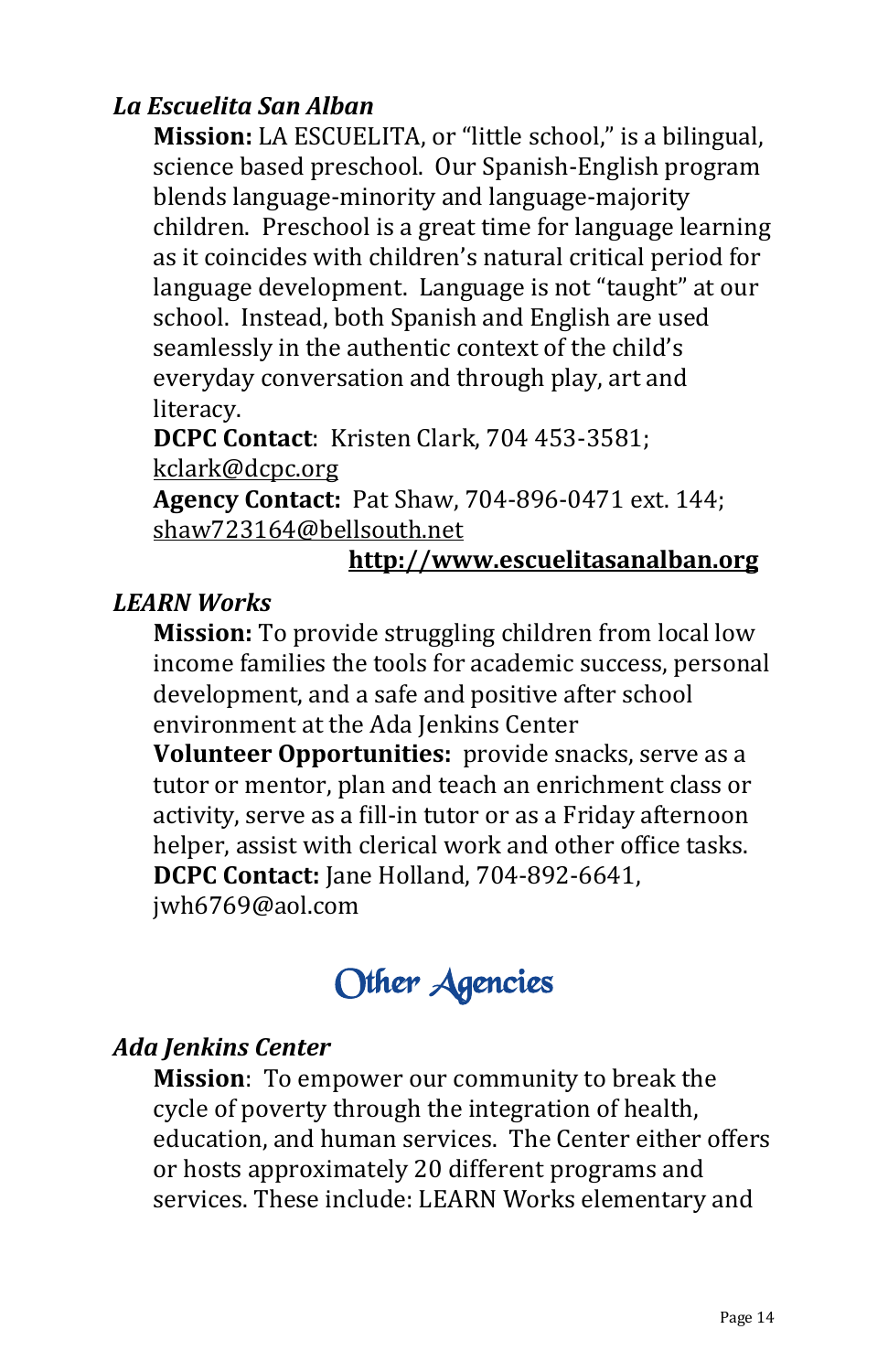middle school skill building and enrichment, a free medical clinic, community health nursing, a free mobile dental clinic, employment assistance, crisis assistance, English as a Second Language, exercise classes, Loaves and Fishes pantry, Latino support, Safe Alliance domestic violence assistance, and care coordination.

**Volunteer Opportunities**: work in various programs offered at the Center and as receptionist. (Visit www.adajenkins.org to see a complete listing.) Opportunities to volunteer with agencies are listed with the individual agency.

**DCPC Contact:** Ben Yarborough, 704 650-7851, [bksn@aol.com](mailto:bksn@aol.com)

**Agency Contact:** Harold Rice, 704 896-0471 ext. 107; [harold.rice@adajenkins.org](mailto:harold.rice@adajenkins.org)

#### **<http://www.adajenkins.org>**

# *E2D (Eliminate the Digital Divide)*

**Mission**: E2D is a non-profit organization that works with CMS Schools to partner with qualified families that do not have technology in their homes. They are committed to providing students and their families with at-home access to computers as well as working to find Internet connection solutions for those unable to secure broadband use. Our goal is to help promote academic success for all students by eliminating the digital divide. **Volunteer Opportunities:** E2D utilizes volunteers to help distribute computers and provide orientation and education to the partner families through out the year. Continuing education courses are offered as well as computer maintenance workshops where volunteers with varying degrees of technology experience are welcome. Spanish-speaking volunteers are always needed to help communicate with the families. **DCPC Contact:** Pat Millen, 704-904-4098; pat.millen@gmail.com

#### **[https://www.e](https://www.e-2-d.org/)-2-d.org/**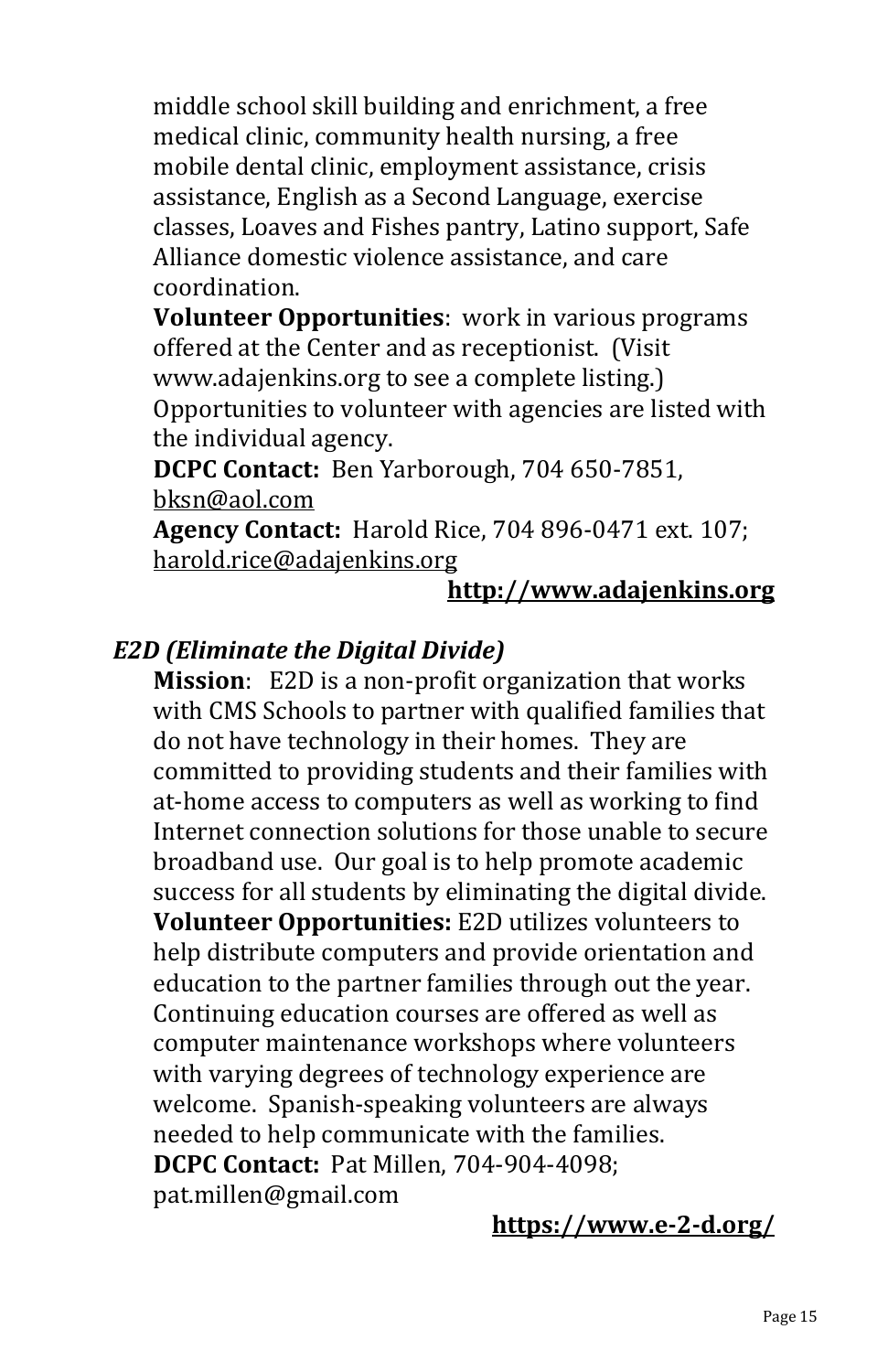# *Lydia's Loft*

**Mission:** Provide free clothing and household items to residents of N. Meck and S. Iredell. Referral required. Located in a house next to the First Baptist Church in Huntersville.

**Volunteer Opportunities:** sort and distribute donations, assist clients, and donate items in good condition.

**DCPC Contact:** Charlotte Griffith, 704 579-9547; [chargriff62@gmail.com](mailto:chargriff62@gmail.com)

**Agency Contact:** Darlene O'toole,

[dotoole.lydiasloft@gmail.com](mailto:dotoole.lydiasloft@gmail.com)

# **[http://www.fbc](http://www.fbc-h.org/missions/lydias-loft.html)-h.org/lydias**

# *Mecklenburg Ministries*

**Mission:** Build bridges by engaging clergy, encouraging congregations and energizing the community through inspiration of our shared faiths.

**DCPC Contact:** Robert Alexander, 704 892-5641;

ralexander@dcpc.org

**Agency Contact:** LeDayne McLeese Polaski, 704 965- 9241; [ledayne@meckmin.org](mailto:ledayne@meckmin.org) 

# **<http://www.meckmin.org>**

# **Presbyterian Disaster Assistance**

**Mission:** Educate our members to be prepared for emergencies, form teams to check on and assist our own members during an emergency, and respond to national disasters with trained work teams. Joint effort of DCPC and Davidson Presbyterian Church.

**DCPC Contact:** Robert Alexander, 704 892-5641; ralexander@dcpc.org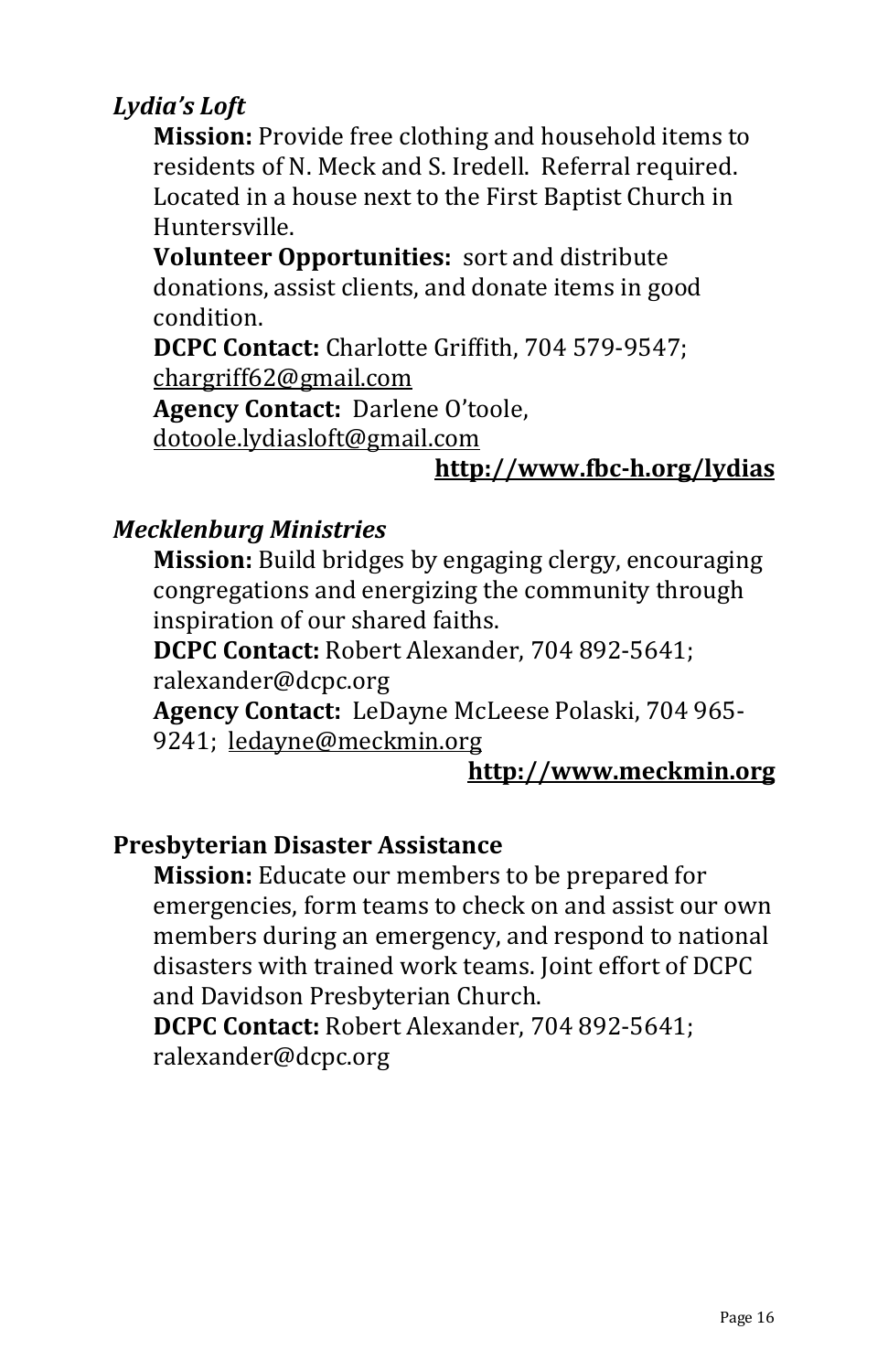# Special Partnership with Blythe Elementary School

In April 2014, the Session of DCPC voted to enter into a partnership with Blythe Elementary School. We are happy to be following in the footsteps of our theological forebear, John Calvin, who founded an academy for the children of Geneva out of his deeply held belief in the importance of universal education.

Catherine Bragg and Rosemary Klein are the co-chairs of the effort and have met with other enthusiastic volunteers to establish the partnership. They are excited to report that there is something that every single person at DCPC can do to plug into helping the wonderful children at this school. Some members work on a regular basis in the classroom with small groups or reading with individual children; many families contribute food during the summer for Blythe students who do not have enough to eat; some members help provide special breakfasts or lunches for the teachers to thank them for their efforts; there are many one-time needs that our members fill, such as cataloging books, being a guest reader in a classroom, helping to plant a garden, or assisting with the book fair. The needs are great, and the opportunities numerous!! For more information, contact Catherine Bragg, 704-617-9905; [catherinebragg68@gmail.com](mailto:catherinebragg68@gmail.com) or Rosemary Klein, 704-892-8306; [klein924@earthlink.net.](mailto:klein924@earthlink.net)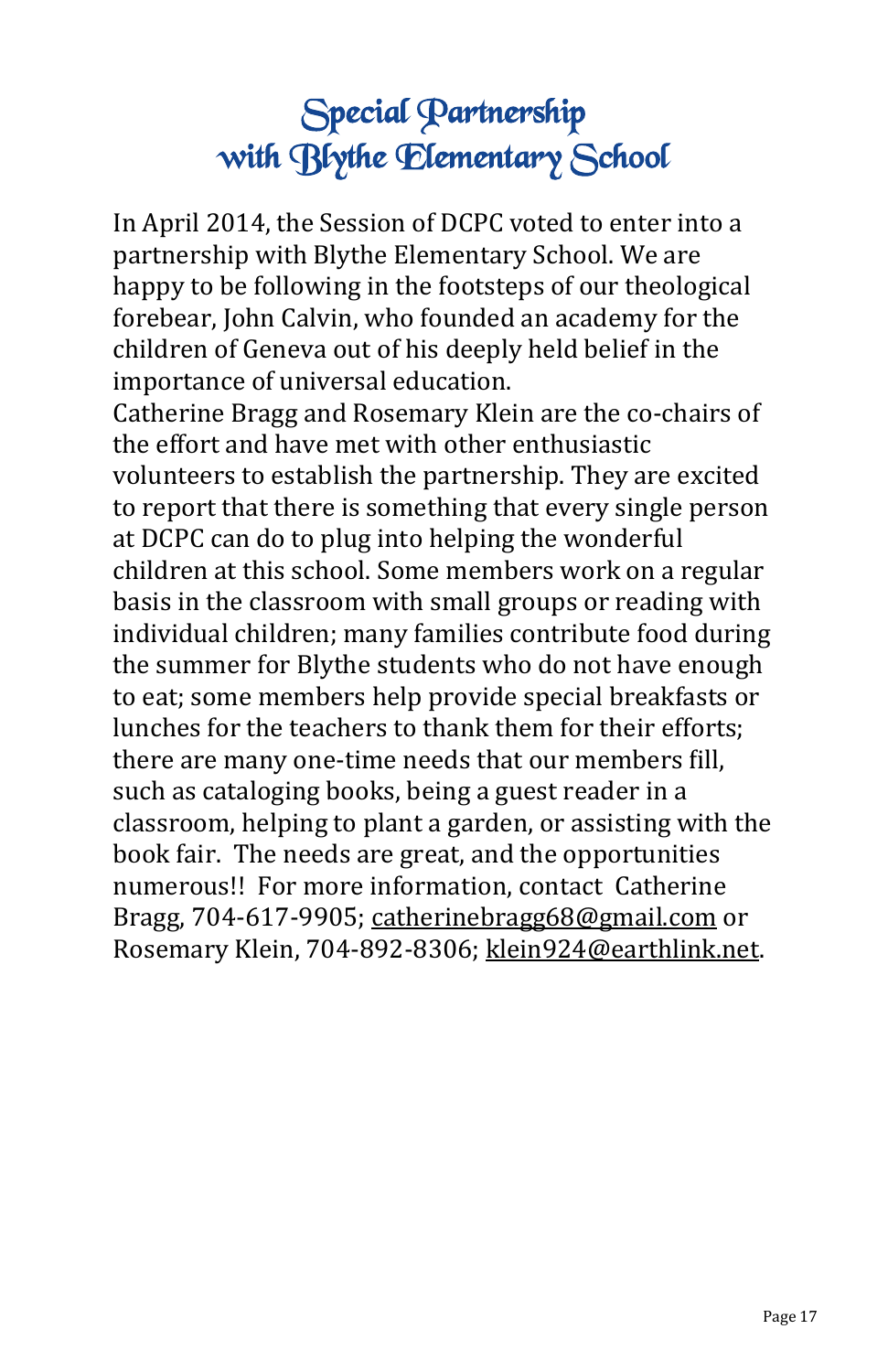# Community Missions Annual Report

The DCPC survey in 2021 from the Planning Committee asked "what missions would you like to see DCPC support". The respondents (in descending order) were:

Hunger (92)-Housing (82)-Education (of children)-(74)-Childcare (69)-Safety (64)-Healthcare (55)

The Community Missions Committee partnered with 32 local ministries in 2021. The categories of these ministries are focused in five areas (as percent of CM budget):

Housing (40%)-Children (23%)-Community (20%)-Healthcare (9%) -Hunger(6%).

While the data would indicate that the Hunger category is out of sync with the preferences, the

CM committee has several grocery ministries that do not appear in the data.

As a result of a surplus generated by the 2020 Stewardship campaign the CM committee was presented the opportunity to distribute \$114,500 beyond the budget they had set of \$168,600 (5.6% increase from 2020). These dollars were thoughtfully and prayerfully distributed to Caterpillar Ministries (\$16,000); Angels and Sparrows Soup Kitchen (\$16,500); Ada Jenkins Center (\$5000); Davidson Housing Coalition (\$20,000);Davidson Cornelius Child Development Center (\$24,400);Safe Alliance (\$5000); Global Missions (\$10,000); Meadow Lake Presbyterian Church (\$12,500); Ministers Discretionary Fund (\$5,100). These were sorely needed funds to help these organizations navigate a pandemic year. It was a true joy to be in a position to help.

The Jane Cain Habitat build house was dedicated June 6, 2021 after several delays.

The Blythe Elementary partnership continues to thrive on into 2022. Blood drives continued in spite of the pandemic. We were able to help Hope House with conversion of a garage to a youth center. The bag lunch program was active January-June and continued on through the summer. We sent 5 children to Camp Grier. Day of service was once again successful with 160 volunteers. Amigos de Cristo was supplied more than 80 backpacks for students. The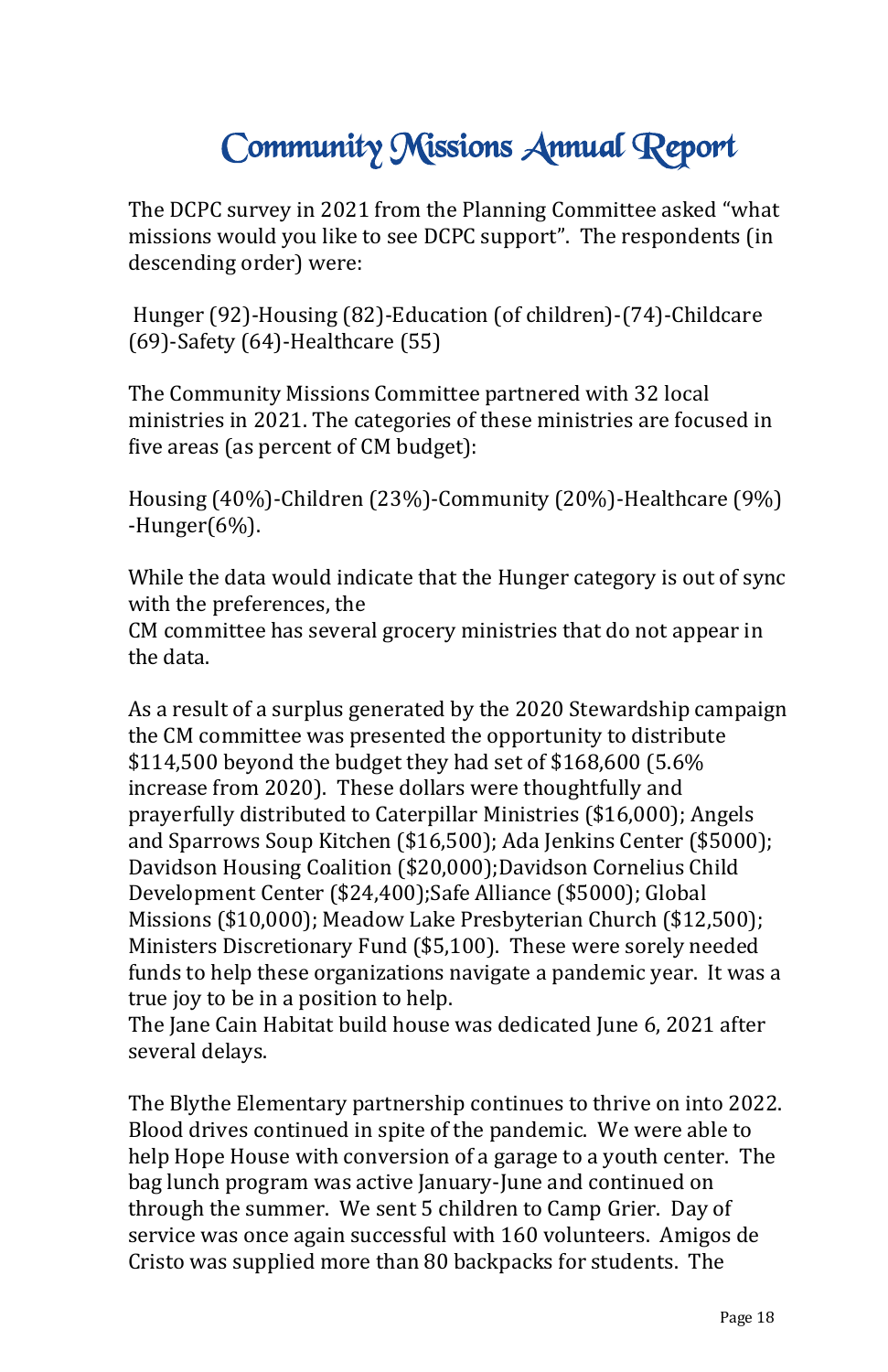Salvation Army CARE clothing drive was successful as was the CROP walk in November. The Angel tree gifts were heartily received and appreciated. The reverse Advent Calendar food drive produced much needed stock for Loaves and Fishes. Ten cents a meal was reinstated near the end of the year. Robert lead a team of 11 volunteers to Wilmington for Presbyterian Disaster Assistance and reported excellent results.

While Room in the Inn was once again not able to function in 2021 due to the pandemic, the session approved the use of space in the Congregation House for a cold weather ministry on a limited basis (2- 3 individuals). Robert was offering this option to local folks he knew about.

There is approximately \$17,000 in the Habitat account toward the \$25,000 goal for a Habitat build in 2022.

The committee enjoyed monthly speakers from our partner agencies and looks forward to hearing from more in 2022.

Updates for partners can be found here:

https://files.constantcontact.com/2b98b689001/a3a5081d-8bc8-4b85-8df3 -90ebf2ed7ec9.pdf